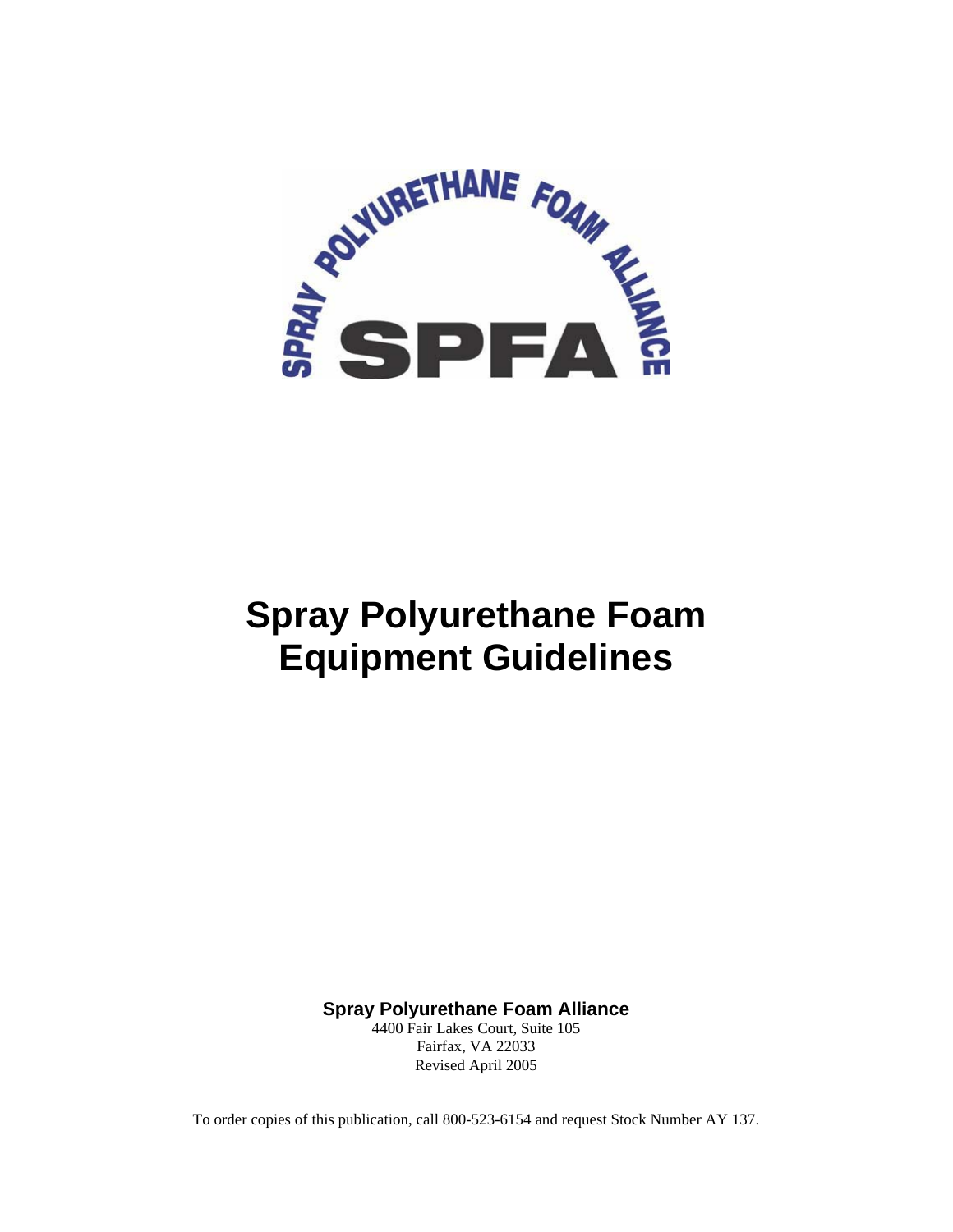## **TECHNICAL COMMITTEE**

*Mission Statement* 

The mission of the Technical Committee is to provide a wide range of technical service to the Spray Polyurethane Foam industry such as, but not limited to:

- 1. Review existing documents and serve as a clearing house to ensure the "Continuity of Value" of technical information published by SPFA and others concerning the products and services to our industry;
- 2. Review, research, develop and issue documents concerning new products, systems and services AND
- 3. To identify, explore, develop and communicate an understanding of technical issues facing our industry.

### Technical Committee Members

**Roger Morrison, Chairman**  North Carolina Foam Industries

**Mary Bogdan**  Honeywell

**Bob Braun**  Dow Chemical

**John Courier**  Equipment & Coatings Technology

**John Hatfield**  Penta Engineering Group, Inc.

**Dan Hensle**  Hensley Coating Inc.

#### **Tim Leonard**

ERSystems **David Lewis**  Coastal Coatings Inc.

**Roger Lock**  Mactec Engineering & Consulting

**Jack Moore**  West Roofing Systems, Inc.

**Bruce Schenke**  BASF

**Irene Schwechler**  Gaco Western, Inc.

**Chuck Skalski**  Gaco Western, Inc. **Larry Smiley**  Poly-Tek. **Robert Smith**  Invista

**John Stahl**  Preferred Solutions, Inc.

**Jay Zhang**  Convenienve Products

#### **AD HOC MEMBERS:**

**Laverne Dalgleish CUFCA** 

**Scott Brown**  BaySystems North America LLC

This brochure was developed to aid specifiers in choosing spray-applied polyurethane foam systems. The information provided herein, based on current customs and practices of the trade, is offered in good faith and believed to be true, but is made WITHOUT WARRANTY, EITHER EXPRESS OR IMPLIED, AS TO FITNESS, MERCHANTABILITY, OR ANY OTHER MATTER. SPFA DISCLAIMS ALL LIABILITY FOR ANY LOSS OR DAMAGE ARISING OUT OF ITS USE. Individual manufacturers and contractors should be consulted for specific information. Nominal values which may be provided herein are believed to be representative, but are not to be used as specifications nor assumed to be identical to finished products. SPFA does not endorse the proprietary products or processes of any individual manufacturer, or the services of any individual contractor.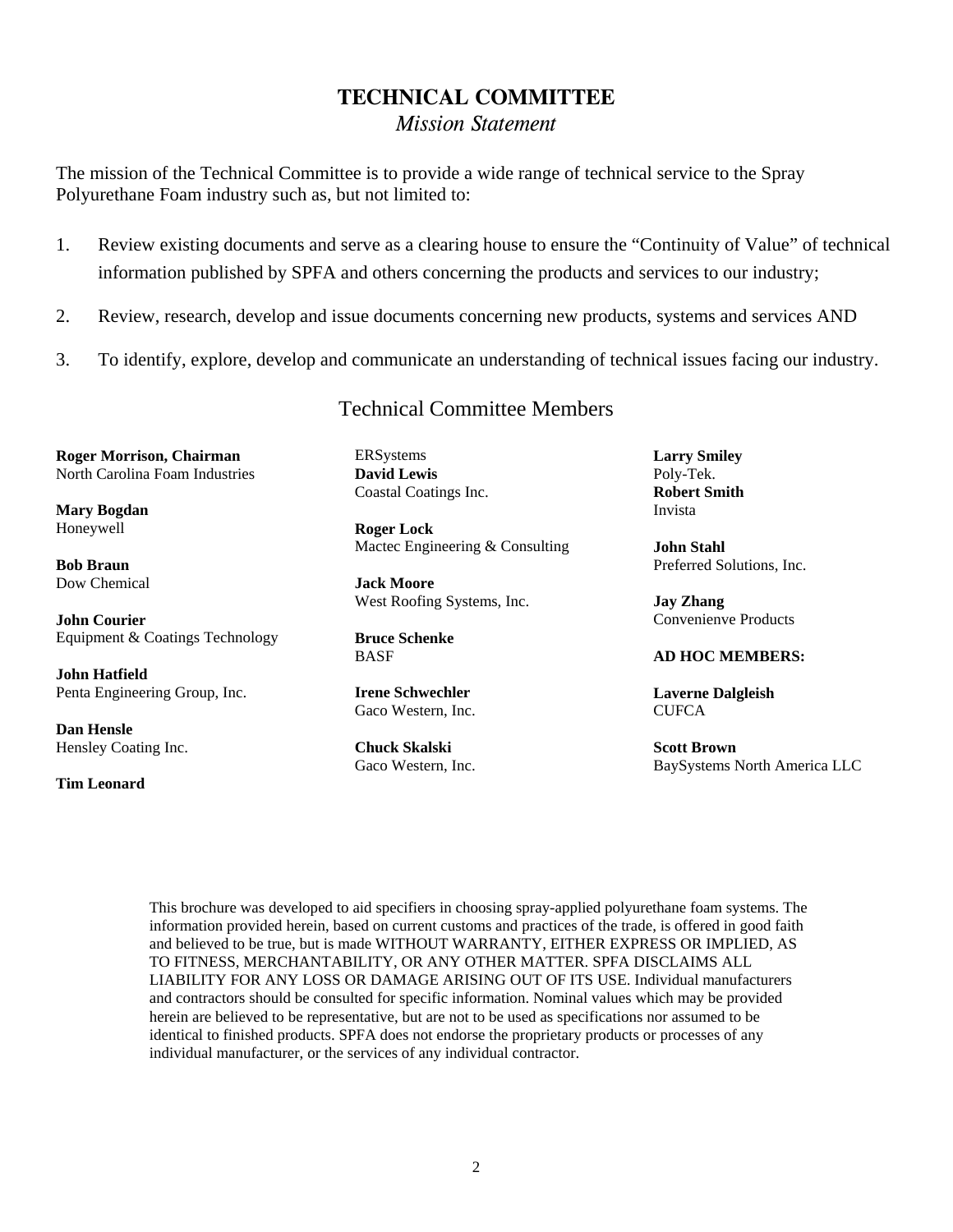# Spray Polyurethane Foam Equipment Guidelines

## **Preface**

 The purpose of this guide is to assist those entering the spray polyurethane foam (SPF) business in the selection of application equipment. This guide discusses the equipment components necessary to spray-apply polyurethane foam as well as capacities and alternatives.

## **Introduction**

 Spray polyurethane foam (SPF) is the reacted product of two components which are mixed and sprayed to a substrate. The two components are:

 "A" Component Ingredient: Polymeric isocyanate (MDI) Synonyms: Iso

> Comments: "A" component will react with moisture in ambient or compressed air to form hard polymerized crystals or flakes. Therefore, equipment handling the "A" component must be designed to exclude moisture.

 "B" Component Ingredients: Polyols, blowing agents, catalysts, flame retardants, surfactants Synonyms: Resin, polyol, R-component

> Comments: The blowing agent in the "B" component may vaporize (boil) if the material becomes too hot before application.

In order to properly spray polyurethane foam, the equipment must be capable of storing, pumping, heating, mixing, and spraying these two components at the material supplier's recommended temperature, viscosity, and material ratio.

In general, five equipment elements are necessary to spray polyurethane foam:

- 1. Material storage and handling system
- 2. Material feed system
- 3. Proportioner pumping/heating system
- 4. Material Delivery hose system
- 5. Spray gun.

These elements will be discussed in detail in later sections.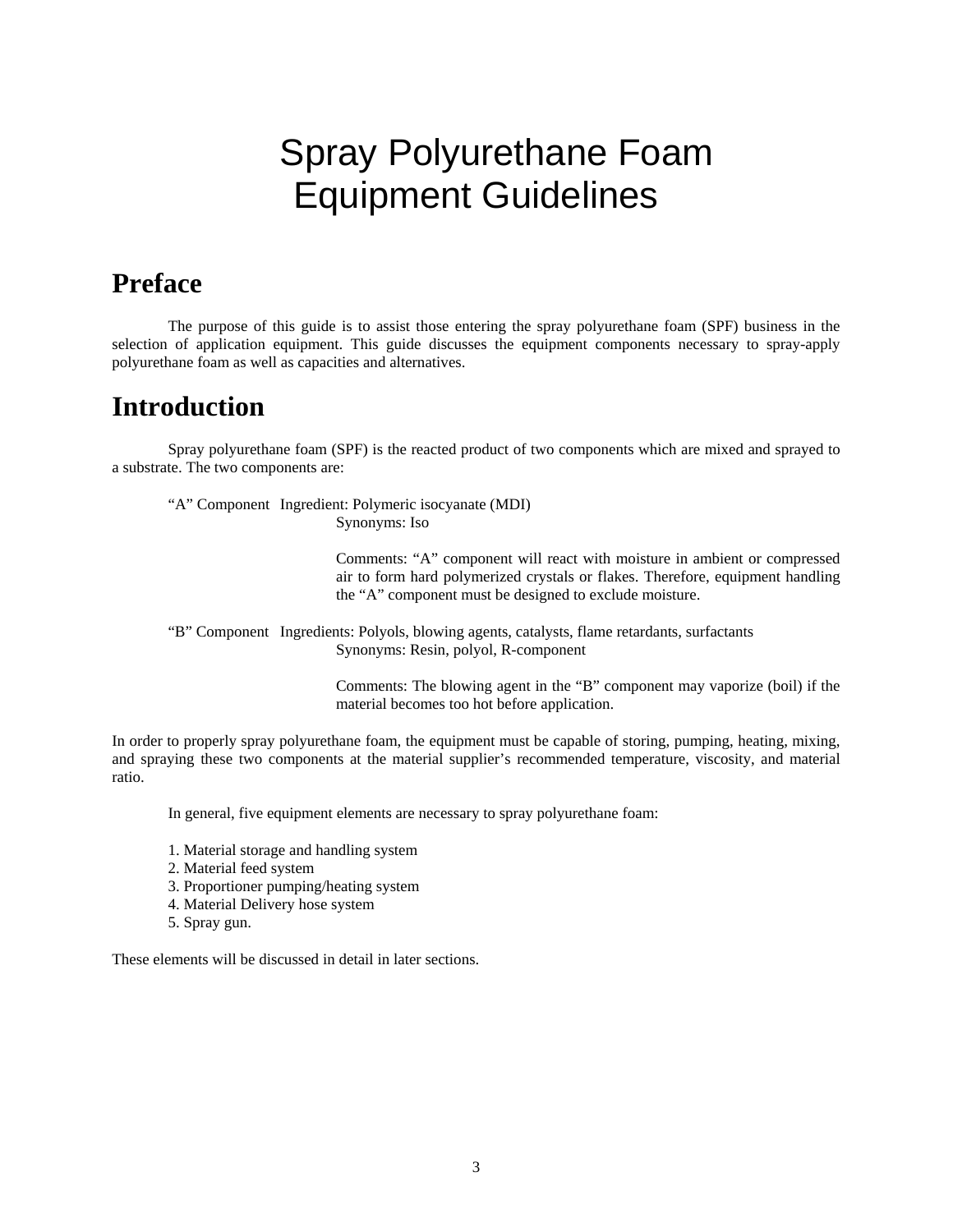

Typical spray polyurethane foam equipment setup *diagram courtesy Gusmer Corp.*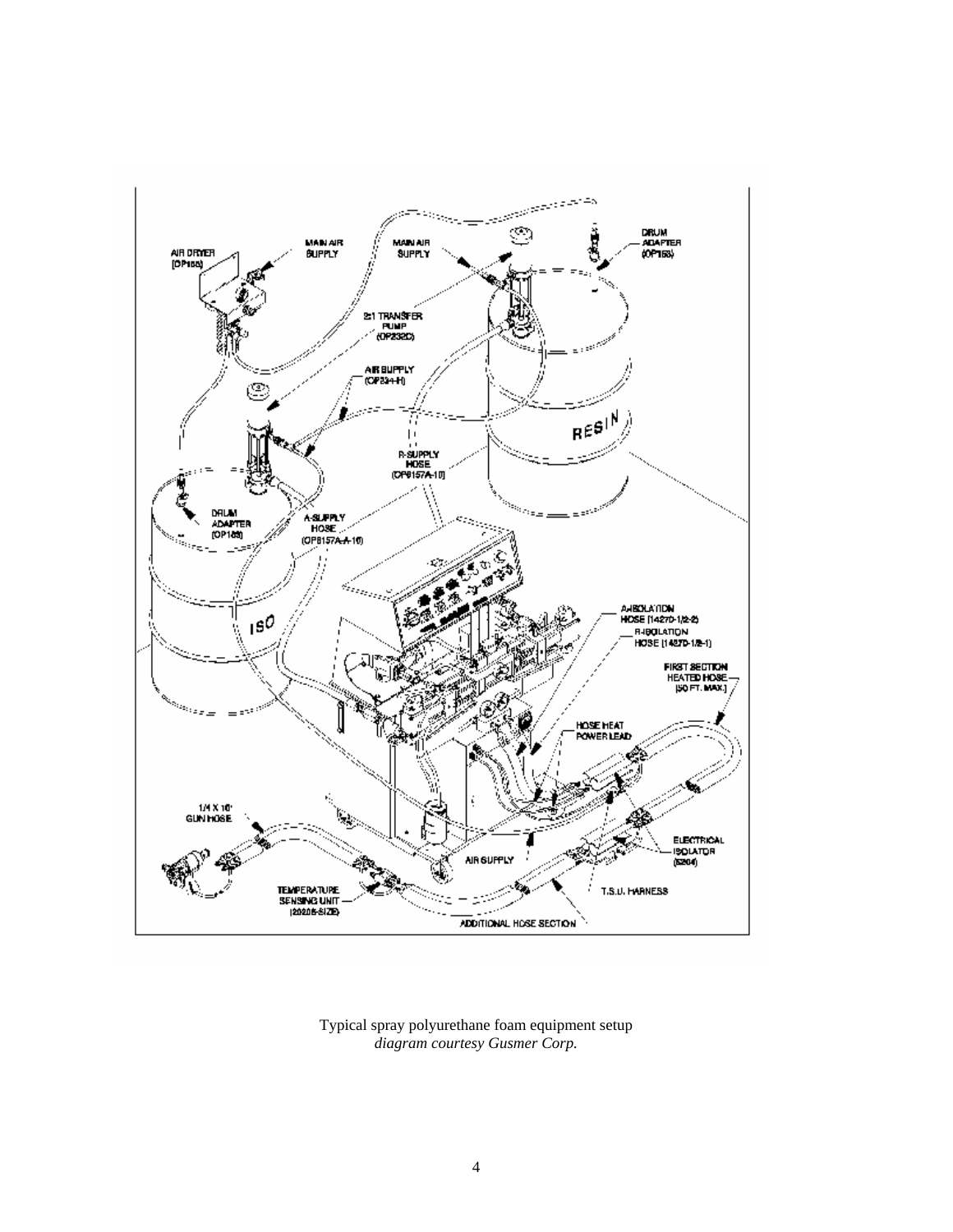Most SPF applicators install their equipment in self-contained trucks or trailers. Auxiliary equipment (such as air compressors, coating spray equipment, and electrical generators) may be mounted in the same truck or trailer. Such a truck or trailer is commonly called a "foam rig." Foam rigs are normally insulated and heated to keep the "A" and "B" components at their appropriate storage or feed temperatures.

 OEM's (Original Equipment Manufacturers) install their equipment at a fixed location or shop. Whether mobile in a foam rig or fixed in a shop, equipment needs are similar.

 It is critical to keep the "A" and "B" components separate until they reach the spray gun. It is also critical that equipment elements designed for one component never be used for the other. To do otherwise will result in plugged and blocked equipment which will cause downtime and costly equipment repairs or replacement. Always plan and design your foam rig to minimize the opportunity to inadvertently misuse the equipment. Color coding your equipment components to match your polyurethane foam supplier's color coding system will help prevent mixups.

**CAUTION: Spray polyurethane foam and coating application equipment operate at very high pressures. Always relieve the pressure before disconnecting or servicing equipment components. Never exceed the pressure rating of equipment components.**

## **Equipment Output**

 Size your equipment based on the type of projects you expect to undertake. Generally, output is expressed in weight per unit time such as kg/min or lb/min.

| Market                                             | <b>Typical Projects</b>                                                                                     | <b>Output Range</b>                   |
|----------------------------------------------------|-------------------------------------------------------------------------------------------------------------|---------------------------------------|
| Residential, light commercial,<br>light industrial | Residential insulation, small tank<br>insulation, small roof spray adhesive,<br>etc.                        | Up to $7 \text{ kg/min}$ (15 lb/min)  |
| Large residential, commercial,<br>industrial       | Roofing, residential insulation, medium<br>tank insulation, large roof spray<br>adhesive, etc.              | Up to $14 \text{ kg/min}$ (30 lb/min) |
| Heavy commercial, heavy<br>industrial              | Large roofing, large tank insulation,<br>etc.                                                               | Up to 21 kg/min $(45 \text{ lb/min})$ |
| <b>OEM</b> (Original Equipment<br>Manufacturer)    | Boat floatation, spa insulation, specialty<br>molding, manufactured housing,<br>insulated consumer products | Up to 27 kg/min $(60 \text{ lb/min})$ |

Once an output range is selected, choose your equipment to meet this requirement. It may be advantageous to select certain equipment elements oversized to allow for future expansion into other markets.

## **Material Storage and Handling System**

 The material storage and handling system stores and moves the "A" and "B" components prior to application. The configuration you use will depend on the containers you buy your materials in. Most material is delivered in 55-gallon drums but 5-gallon pails and 275-gallon totes are also available.

 The material storage facility must be capable of storing the "A" and "B" components within the temperature ranges specified by the material supplier.

### **Direct feed from containers**

 The "A" and "B" components can be fed directly from the shipping containers. In this case, you will need storage on your foam rig or shop for at least a day's supply of SPF chemical containers. When feeding directly from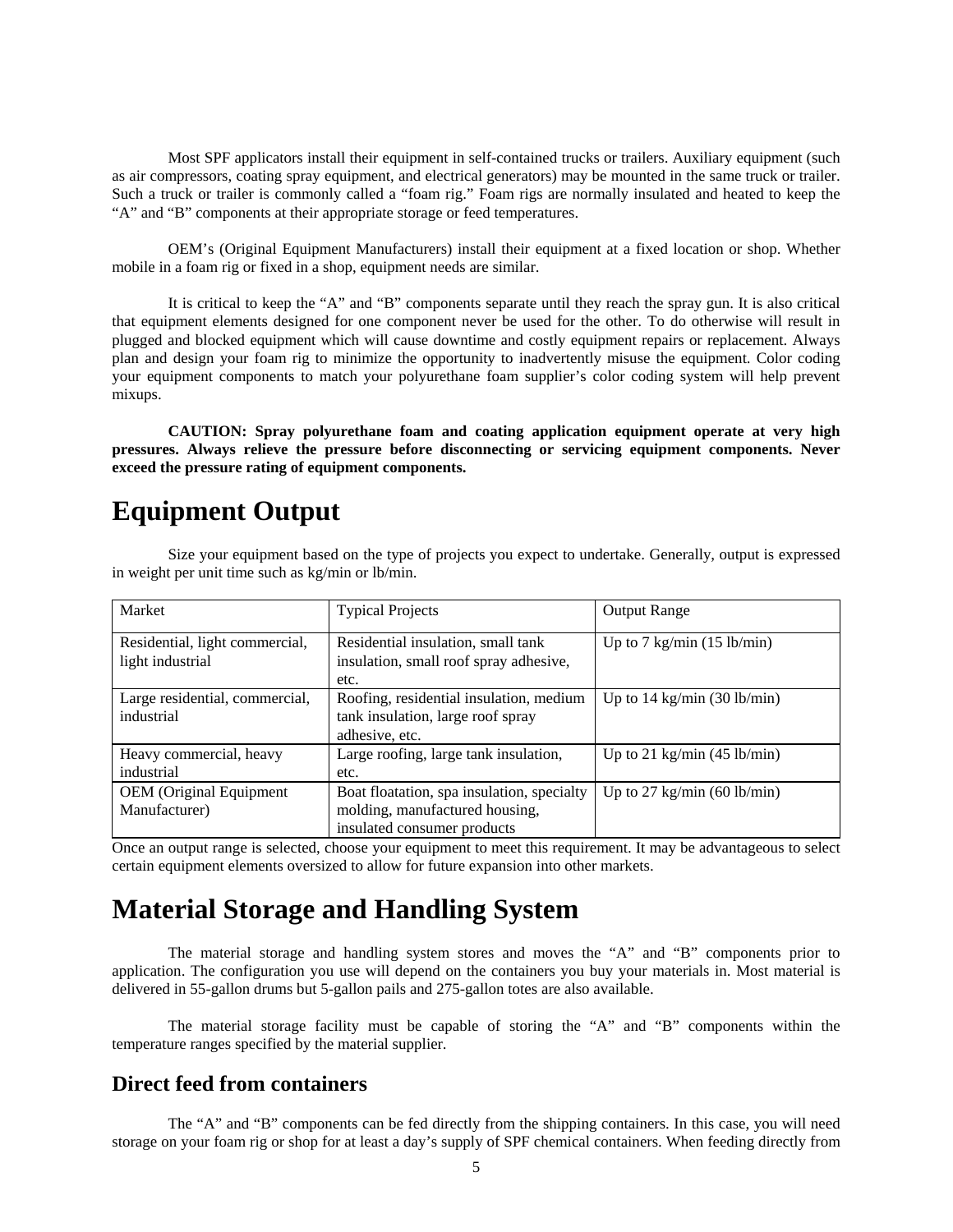55-gallon drums, you will need a drum dolly and perhaps a fork lift to handle the drums. When feeding directly from 275-gallon totes, you will need a fork lift.

 Consider positioning drums of "A" and "B" components in different locations of your foam rig or shop to minimize the possibility of accidental drum pump switching.

#### **Feed from tanks**

 Alternatively, you may use feed tanks or day tanks. These tanks store at least a day's supply of "A" and "B" components and can be filled up at the beginning of each day or the beginning of a project. Feed tanks are typically 250 gallon capacity or larger. Follow DOT regulations when selecting tanks for over-the-road foam rigs.

 Extended use of feed tanks may result in the accumulation of material residues. Inspect and maintain these tanks and clean as needed.

Feed tanks should be equipped with the following systems/devices:

A. PRESSURE BLANKET SYSTEM for nitrogen or dry air with a dew point of -45  $^{\circ}$ C (-50  $^{\circ}$  F). Pressurized systems should include a large diameter pressure gauge with the gauge range not exceeding three (3) times the working pressure of the tank, and a suitable safety relief valve and blanketing gas bleed valve to allow displacement of the inert gas while tank refilling. This system should be mounted remotely from the tank refill port in order to eliminate material splash and possible contamination. Additionally, the pressure gauge, safety valve and inert gas inlet should be positioned well above the bleed valve to insure no contamination due to tank overfilling.

Tanks requiring pressurization above 80 kPa (12 psig) must be ASME rated. Should additional penetration be made into the tank after ASME certification, the certification is void and the tanks must be re-certified. Pressurization below 80 kPa (12 psig) does not require an ASME certification.

- B. MATERIAL LEVEL INDICATORS should be compatible to "A" and "B" component. Design consideration to the vibration of over-the-road movement should be taken. All level indicators should be outfitted with shut-off valves at each penetration and these valves placed in the off position during all over-the-road movement.
- C. MATERIAL TEMPERATURE MONITORING and control is vital. A material thermometer located approximately 1/3 from the bottom of the tank is recommended. Penetration of the thermometer into the tank should be not less than 150 mm (6 inches). Should a material temperature heating system be employed, use low wattage heaters to avoid material hot spots. Wrapping of the tank with a low wattage heat trace line is preferred to insure even heat build-up. A high temperature safety cut-off switch is recommended. Avoid using thermostats employing mercury switches in over-the-road foam rigs.
- D. MATERIAL REFILL SYSTEMS should have the inlet located to insure no material contamination with the pressure blanketing system. A  $\frac{1}{2}$ -inch NPT quarter turn ball valve for material shut-off is recommended for maximum material flow with a dip leg mounted inside the tank. Teflon seals for the ball valve will insure minimum maintenance. Check valves should be installed on each tank's inert gas inlet line to avoid mixing of "A" and "B" components in the event of over filling a tank.
- E. MATERIAL OUTLET SYSTEM should insure the material feed to the proportioning unit is above the tank bottom. A 2" NPT penetration into the tank is recommended. Material drains should allow drainage of all materials. If the valving for the drain system protrudes below the floor level of the foam rig, a positive shut-off valve as well as a suitable pipe plug is recommended. Additional guarding around the valve is desired to insure no damage due to overthe-road movement.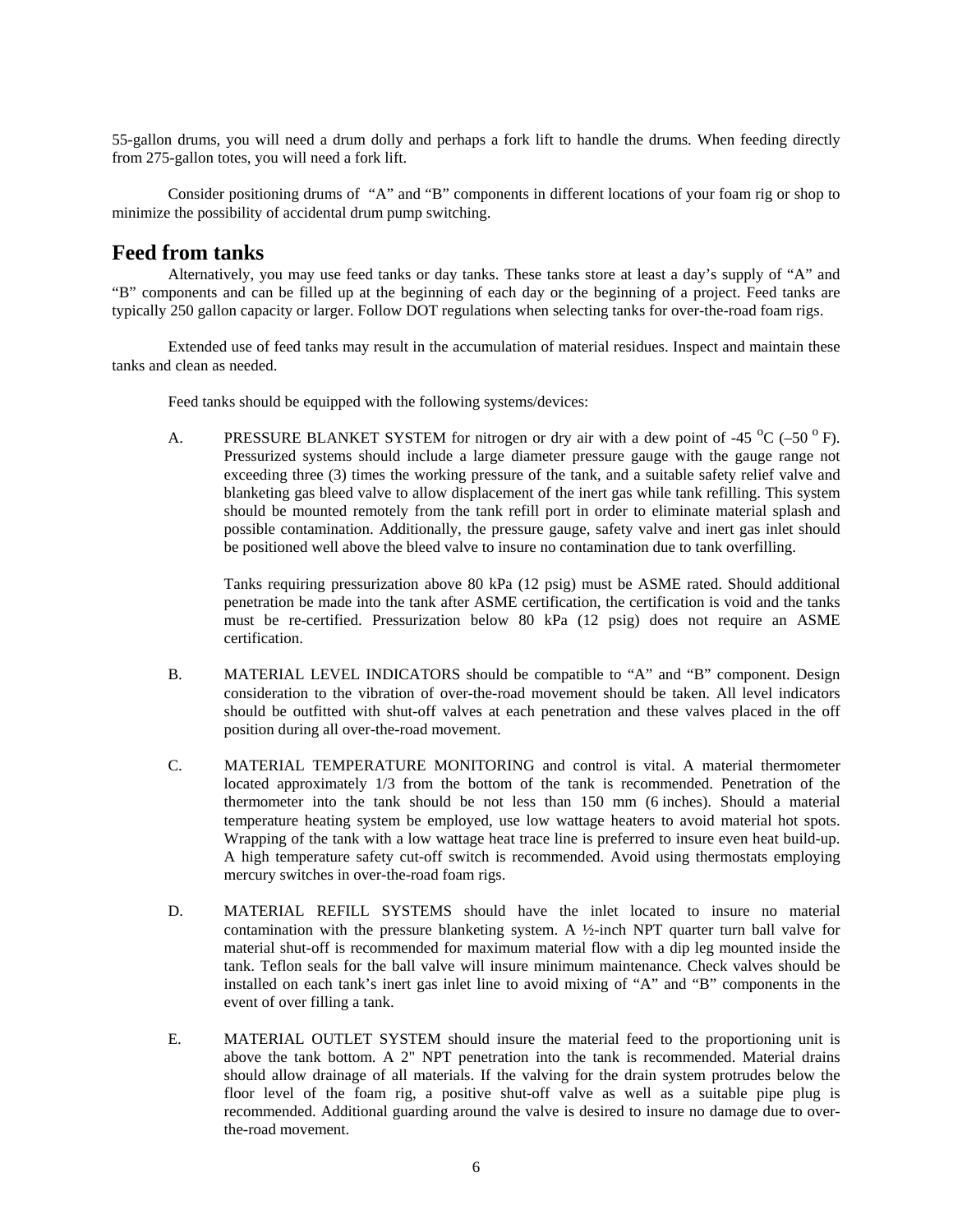## **Material Feed System**

 The feed system delivers "A" and "B" components to the proportioner at sufficient volume and pressure to prevent cavitation. The feed system consists of (usually) a pump for each component and a hose. Alternatively, the proportioner may be fed by pressure from a feed tank.

 When designing your material feed system, make sure it delivers "A" and "B" components to the proportioner at the needed pressure and volume. Typically, proportioners utilize double-acting positive displacement pumps which draw in material at twice the proportioner's output for half the time. Thus, if your proportioner's rated output is 14 kg/min (30 lb/min), the minimum output of the material feed system must be twice this or 28 kg/min (60 lb/min).

 Proportioners have different feed pressure requirements; check with your proportioner's manufacturer to determine the minimum and maximum pressure limitations.

 Caution: If the material feed system cannot feed "A" and "B" components as required by the proportioner, cavitation will occur causing intermittent off-ratio foam and/or plugged equipment.

#### **Inert gas blanketing**

 Whether feeding from 55-gallon drums, feed tanks, or 275-gallon totes, always keep a blanket of inert gas (such as nitrogen) or dry air on the "A" component vessel. Moisture in the air will react with the "A" component forming crystals or flakes that will clog equipment strainers. Air dryer canisters are available to insert into the vent bung of the 55-gallon drum or 275-gallon tote; these canisters change color when used up and can be readily changed.

 "B" component vessels may require inert gas blanketing to keep the blowing agent in solution under high ambient temperature conditions.

 A nitrogen gas blanket can be utilized using a nitrogen cylinder, regulator, and safety relief valve. Take care not to overpressure a drum or tote (20 - 35 kPa [3 - 5 psi] maximum).

#### **Pumped feed from 55-gallon drums**

 Material in 55-gallon drums can be fed using drum pumps which are inserted into the bung in the top of the drum. Drum pumps are usually air operated.

 "A" component drum pumps are usually of a "divorced design," whereby the fluid and air sections of the pump are separated ("divorced"). This prevents the "A" component from being contaminated from moisture in the exhausting air from the air motor. Divorced design drum pumps normally have a 2:1 pressure ratio (i.e., 100 psig air pressure fed to the air motor will develop 200 psig material output pressure).

"B" component drum pumps may use a 1:1 pressure ratio "in-line design," where moisture contamination is less critical. Many spray polyurethane foam applicators use a 2:1 divorced design drum pump for the "B" component for commonality of components for maintenance, spare parts, etc. Either approach is acceptable.

 Caution: When changing out empty drums, it is frighteningly easy to mistakenly insert the "A" drum pump into a "B" drum (or vice versa). To prevent this: (1) keep "A" and "B" components in different sections of the foam rig; (2) color code the drum pumps, hoses, and valves with paint and/or tape; and (3) fully train your workforce as to the importance of keeping the "A" and "B" components separate.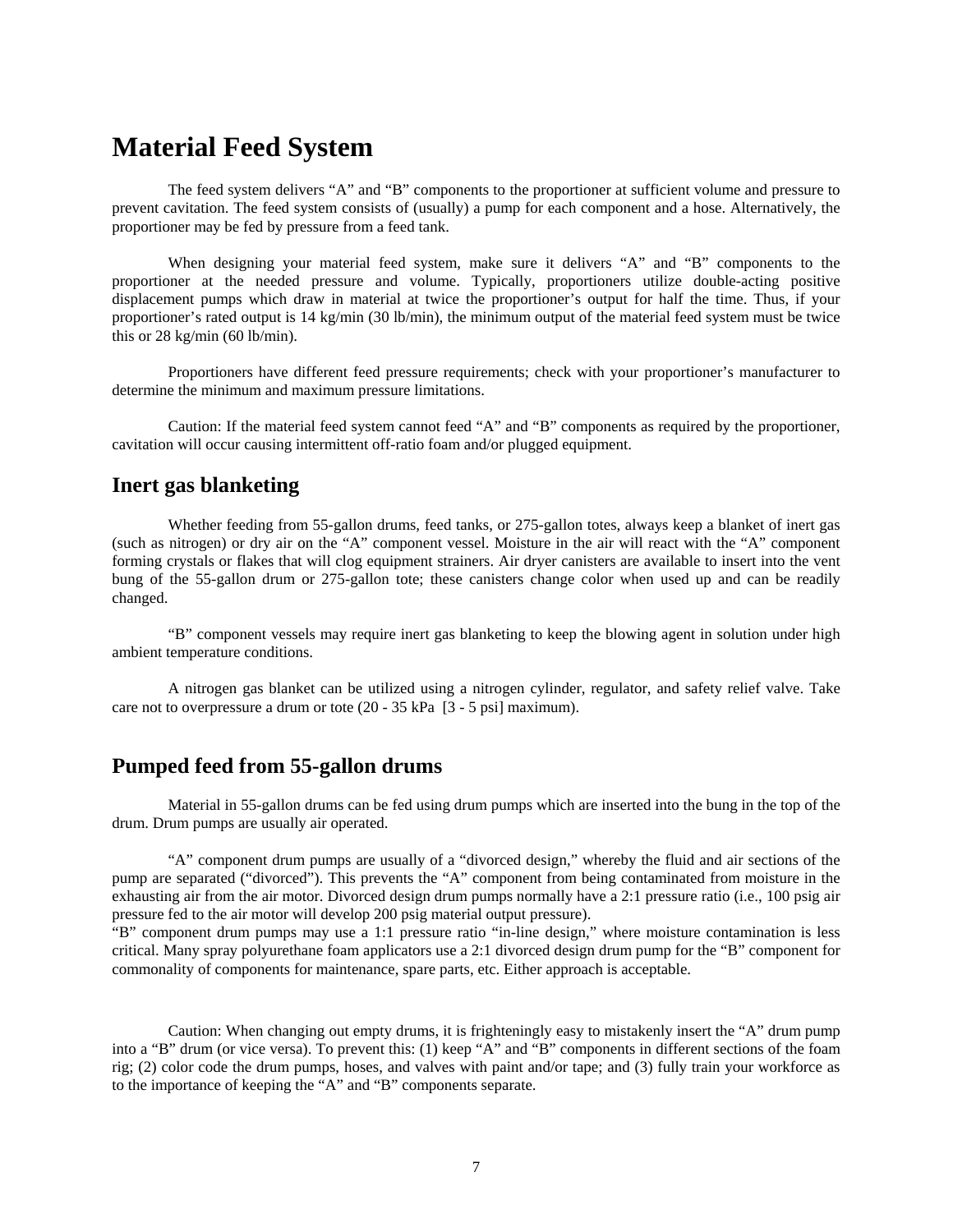## **Pumped feed from feed tanks or 275-gallon totes**

 Air-powered double diaphragm pumps are commonly used with feed tanks or totes. These pumps usually have pressure ratios of 1:1. The same size pumps are used for both "A" and "B" components. Wetted parts of the "A" component pump are normally aluminum; wetted part of the "B" component pump are normally polypropylene. Diaphragms may be Teflon® or polypropylene. Be sure diaphragm pumps are equipped with antistalling air motors.

## **Pressure feed from feed tanks**

 Pressurized feed tanks may be used in lieu of pumps to supply the proportioner. However, in using pressurized feed tanks, insure the feed tanks are rated for the intended pressure. Also, make sure all lines and hoses are sized properly for the material delivery requirements of the proportioner.

## **Material feed hoses**

 The hoses used to link the feed pumps to the proportioner are normally 100 mm (3/4-inch), 3500 kPa (500 psi) rated nylon-lined, vapor jacketed hose. Hose length should always be as short as possible, yet sufficient to allow ease of transfer pump movment. These are typically available in 3-meter (10-foot) sections and can be fitted together for additional length if required. High capacity applications will require larger diameter hoses.

# **Proportioner Pumping/Heating System**

 The proportioner/heating system is the heart of the SPF equipment setup. It determines the maximum output capacity of the SPF application system and is designed to accomplish four tasks:

- 1. Proportion the "A" and "B" component materials in the appropriate feed ratio (usually 1:1);
- 2. Pressurize the "A" and "B" materials so that they will mix properly in the spray gun;
- 3. Move the "A" and "B" materials at the desired output to the spray gun; and
- 4. Heat the "A" and "B" materials so that viscosities allow for proper mixing in the spray gun.





Graco Reaction Proportioner H-20/35 Proportioner MH Proportioner



*Photo courtesy Graco Photo courtesy Gusmer Photo courtesy Glass-Craft*

## **The proportioner**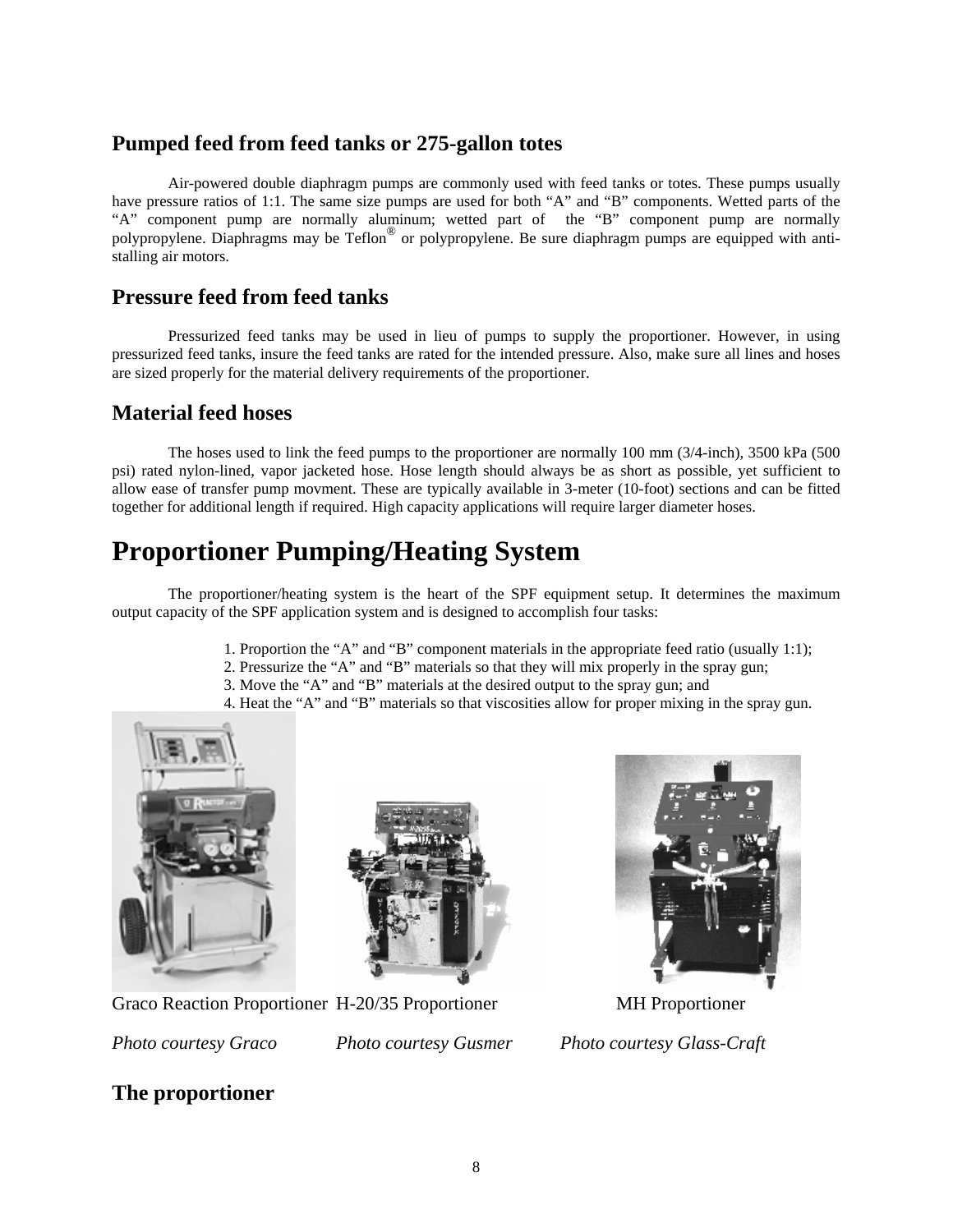The proportioner commonly consists of two positive displacement, double acting piston pumps with a common drive system. This design assures that the "A" and "B" components will be delivered to the spray gun at constant ratio at high pressure. The piston pumps may be mounted vertically or horizontally.

 Proportioners are available in output capacities of 3.5 kg/min (8 lb/min) to 27 kg/min (60 lb/min) and output pressures of 7 Pa (1000 psi) to 11 Pa (1600 psi). The type and size of projects should determine the output capacity of the equipment you select.

 Proportioner drive systems may be air, electric, or electric/hydraulic powered. The selection of drive system is largely determined by the output capacity: smaller units tend to be powered by air or electric while larger units tend to be powered hydraulically. Availability of job site services (air or electrical power) may influence your selection. However, most SPF applicators have selected the proportioner based on output and acquired the auxiliary equipment (air compressor and/or electrical generator) necessary to power their unit; this approach allows for maximum flexibility.

All proportioning pumps should be of Teflon<sup>®</sup> or inert plastic packing design for material compatibility and chromed or hardened cylinders and rods for lower maintenance cost. A wetting cup or lube cylinder is a must for the "A" proportioning pump due to isocyanate reaction with moisture to form hardened crystals. A wiper ring is recommended for the resin proportioning pump due to dirt contamination of the resin film on the proportioning pump shaft and its subsequent damage to the Teflon packings. These lube cylinders or wetting cups should be filled with a plasticizer agent (TCP, DOP, etc.). Lubrication oil is not recommended due to its moisture content and subsequent reaction with the isocyanate material.

 The positive displacement pumps of proportioners can develop very high pressure and must be equipped with a safety system to insure that the maximum working pressure of the equipment is not exceeded. Either proportioners are outfitted with over-pressure safety switches which deactivate the drive system or all the components must be rated to safely handle any pressure imbalance that the proportioner could generate.

 All proportioners should be equipped with pressure gauges to measure output pressure of both "A" and "B" components. Gauges should be at least 60 mm (2½ inches) in diameter and of the oil-filled type. Gauge range should be twice the operating pressure of the proportioner.

 Proportioners are normally supplied with inlet material strainers to remove foreign particles and crystallized isocyanate before it can reach the displacement pumps. These strainers are typically 60-80 mesh.

### **The heating system**

 Note: Some polyurethane spray adhesive materials are formulated with lower viscosities so that a heating system is not required.

 A heating system is necessary to raise the temperature of the "A" and "B" components in order to lower their viscosities. Without lower viscosities, the materials would not mix properly at the spray gun resulting in poor foam quality.

 Material heat is normally supplied in two stages: a primary heater (or pre-heater) and a heated hose (discussed in the next section). Generally, the primary heaters are responsible for heating the "A" and "B" components to their application temperatures while the heated hose is designed to maintain that temperature during application. Most proportioners have a primary heating system built into them. However, some do not and a separate primary heating system will need to be selected. In either case, the heating system operates independently of the proportioner pumps.

 Primary heaters are electrically powered. Here the similarity between manufacturers ends. Some primary heaters use electric rods in contact with the "A" and "B" side chemicals (direct contact); others use electric rods to heat plates which in turn heat the chemicals (high mass). Some primary heaters heat both "A" and "B" components in a single heater; some have dual heating units, one for each component. Some primary heaters are manual control while others are automatic.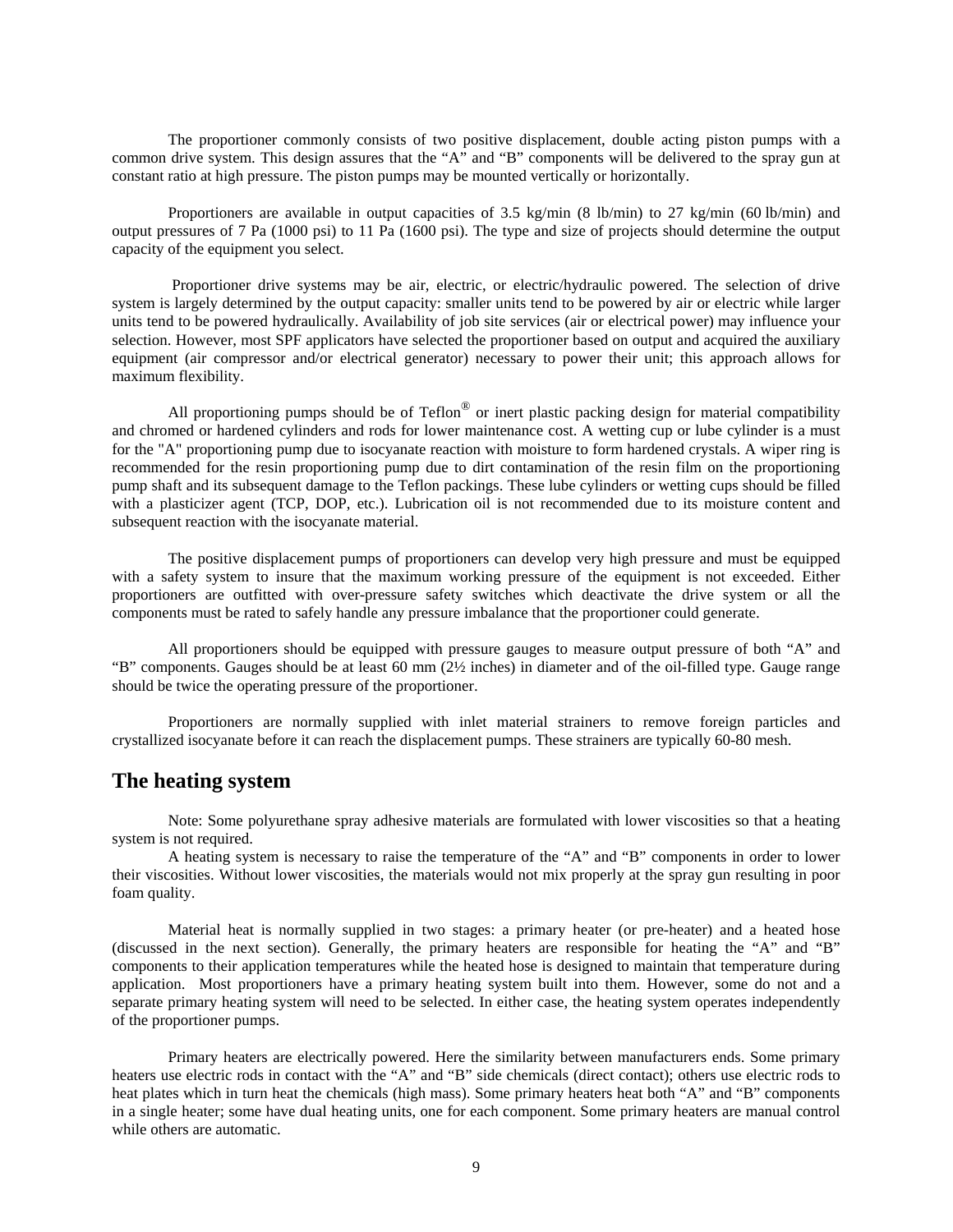The crucial factor in selecting a primary heater is the total wattage. Increased material output and increased material temperature rise (?T) require greater wattage. Check with the proportioner manufacturer to determine the wattage you will need for your primary heater based on output capacity and temperature rise.

 The material output temperature may be controlled manually or automatic. Manually controlled units require the operator to monitor the output temperature and adjust thermostat to maintain the desired temperature. Automatic primary heaters require the operator to only set the desired output temperature on a controller which in turn automatically controls the electrical input to the heating rods.

 All primary heaters should be equipped with high temperature safety switches to prevent over heating of the material.

Primary heaters must be capable of handling the high fluid pressures of the proportioner.

## **Material Delivery Hose System**

 The obvious function of the material delivery hose system is to transfer "A" and "B" components from the proportioner to the spray gun. But it does more than this, including:

- Heat the "A" and "B" components within the hoses at the beginning of the day and maintaining material temperatures during SPF application;
- Delivers operating and/or purge air to the spray gun;
- Delivers solvent to solvent-flushed spray guns.

In addition, the hose system (or hose "bundle") must be thermally insulated to minimize heat loss; covered with an abrasion resistant covering to protect the hoses and its electrical components; and constructed of materials to withstand the hydraulic pressures and resist the absorption of moisture (particularly with the "A" side).

 The hose system, therefore, is a complicated piece of equipment in its own right and specially designed for spraying plural component materials.

When selecting a material deliver hose system, you need the following information:

• What type of spray gun will you be using? Will it require air for operation and/or purging? Will it require solvent for flushing?

What type of proportioner will you be using?

Many proportioners provide electrical feed to the hose system and the hose system will have to be compatible with the proportioner.

What output capacity (kg/min or lb/min) will you need?

Material delivery hoses are available in 6 mm  $(½")$  to 12 mm  $(½")$  diameters; larger diameter hoses deliver more material with less pressure drop (excessive pressure drop in the hose system will result in poor mix at the spray gun).

What pressures will you be operating your proportioner and gun?

Most SPF applications will be below 14 Pa (2000 psi), but special materials may require higher operating pressures.

What length of hose will you need?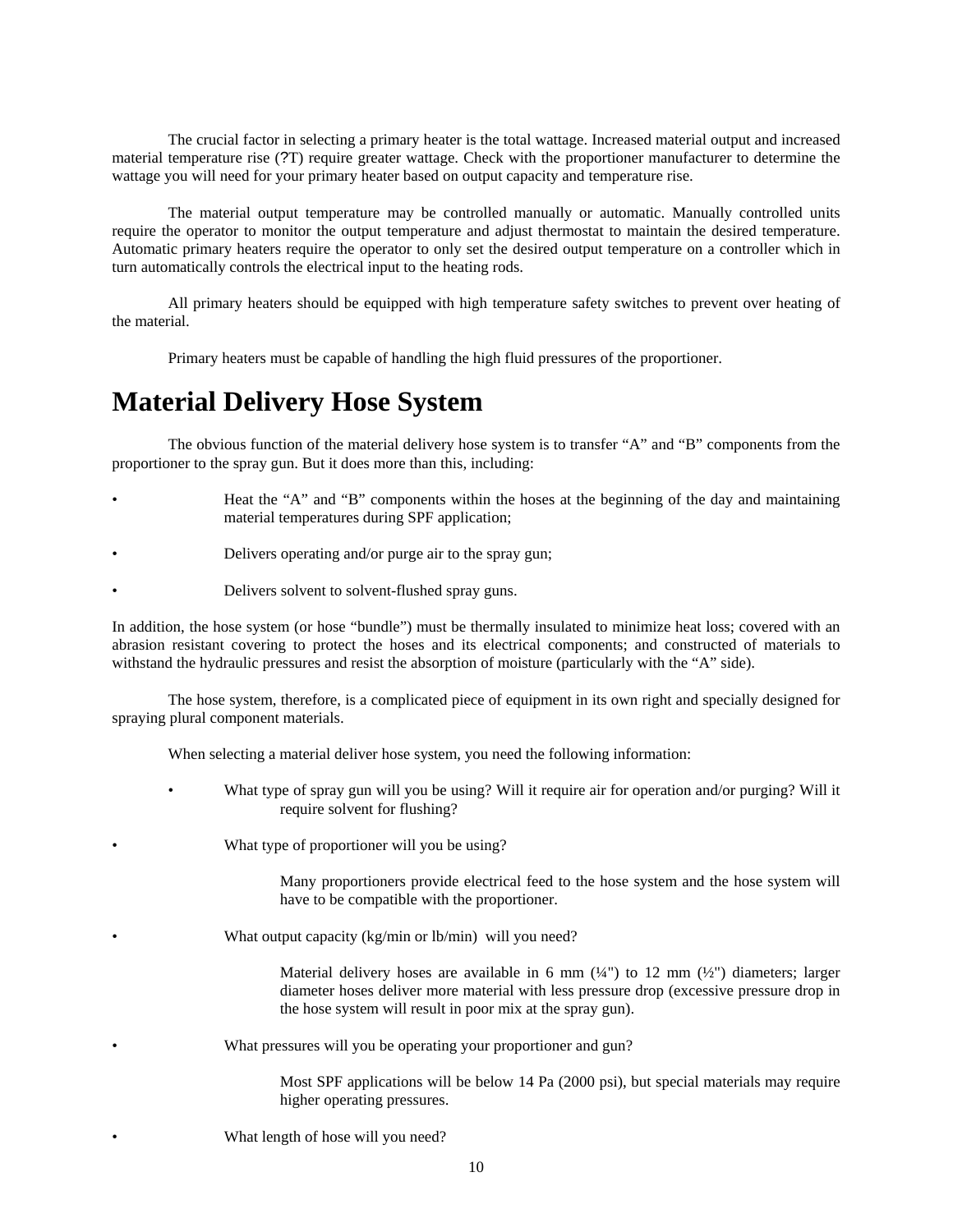Hose bundles vary in length from 6.5 meters (22 feet) to 15 meters (50 feet), depending on the manufacturer. They may be linked together to extend the hose reach but the total length is limited by the hose heating voltage. 100 meters (300 feet) is typically the maximum length of a material delivery hose system. Smaller proportioners and smaller diameter hoses further limit maximum hose length.

 Material delivery hoses are typically equipped with a whip hose at the gun end. Whip hoses are lighter and more flexible than the main hose bundle and eases handling and spraying. Additionally, should a crossover<sup>\*</sup> occur, most likely only the whip hose would be contaminated minimizing replacement expense. Whip hoses come in various lengths up to 4.5 meters (15 feet).

## **Spray Gun**



Fusion Gun GX7 Spray Gun Probler2 Spray Gun

*Photo courtesty Graco Corp Photo courtesy Gusmer Corp Photo courtesy Glasscraft Inc.* 

 The function of the spray gun is to mix the "A" and "B" components and discharge the mixture in a uniform spray pattern. The trick with spray guns is to mix and spray out the "A" and "B" components without the mixed material reacting in or on the gun. Different guns employ different strategies to accomplish this. Elements common to most guns include:

- Hose connection  $block(s)$
- Material shutoff valves
- Material filter screen(s)
- Material check valves
- Mixing chamber
- Spray tip or nozzle
- Trigger

-

• Air cylinder and piston (except on mechanically operated guns)

<sup>\*</sup> Crossover: An undesirable mixing of iso ("A") and resin ("B") components as a result of unbalanced pressures at the spray gun. May result in an equipment blockage.